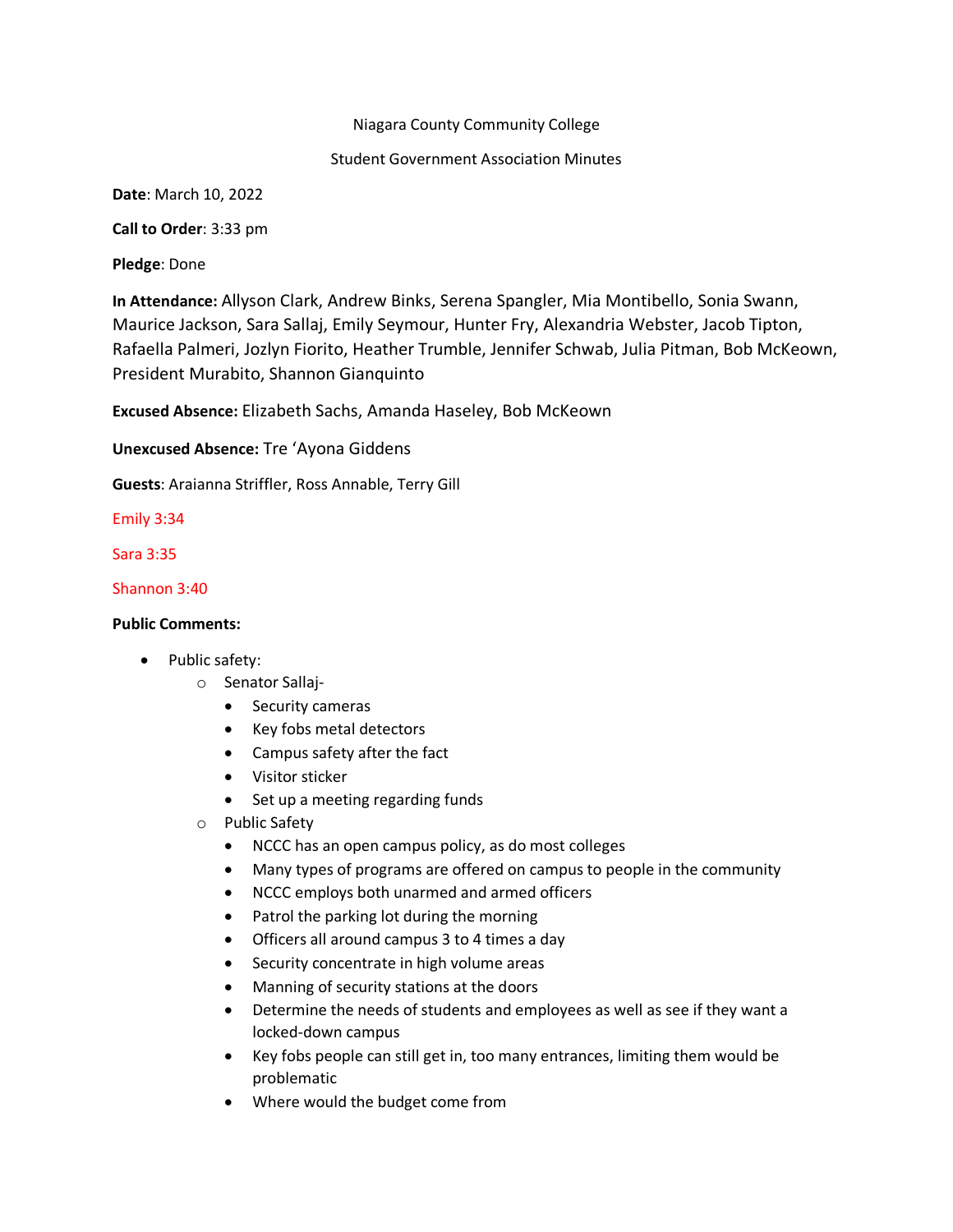- Julia Pitman
	- o Suggested a student's having a visible ID campaign

# Rafaella 3:57 joined

### Rena Left 3:59

- Ally
	- o Takeaways:
		- Survey students and the facility before the conversation continues
		- There is more security presence than ever before
		- There is a space for a student representative at safety meetings
		- Have security host a PB&J Monday

**Minutes:** Approve meeting minutes from February 24, 2022 at the next meeting

# **President Report:** (Allyson Clark)

- Allan Benjamin Resignation
- Ari
	- o Freshman senator position
		- Andrew Changes?
			- No security to deal with problems in housing
	- o Secretary Swann is in favor
- Elections for the 2022-2023 SGA Board
	- o Tabling in LC on April 25 & 26 from 11-1 pm
		- NFCI 27 at NFCI during the 90's bash
	- o Dates- April 25-27
	- o Open to part-time and full-time students
		- Next meeting: how to open online students
- Meat Raffle
	- o Tickets available from senators or in student life
	- o donations
	- o April 2, 2022
	- o Doors open at 6 pm first drawing at 7 pm
	- o Knights of Columbus in North Tonawanda
	- o Proceeds to go to programming
- Resignation of Allan Benjamin

#### Raphaella left 4:15

Ari on the constitution committee

#### **Vice President Report:** (Andrew Binks)

- Bowling Bash 3/23 PTK
- GAC- Fully funded for convention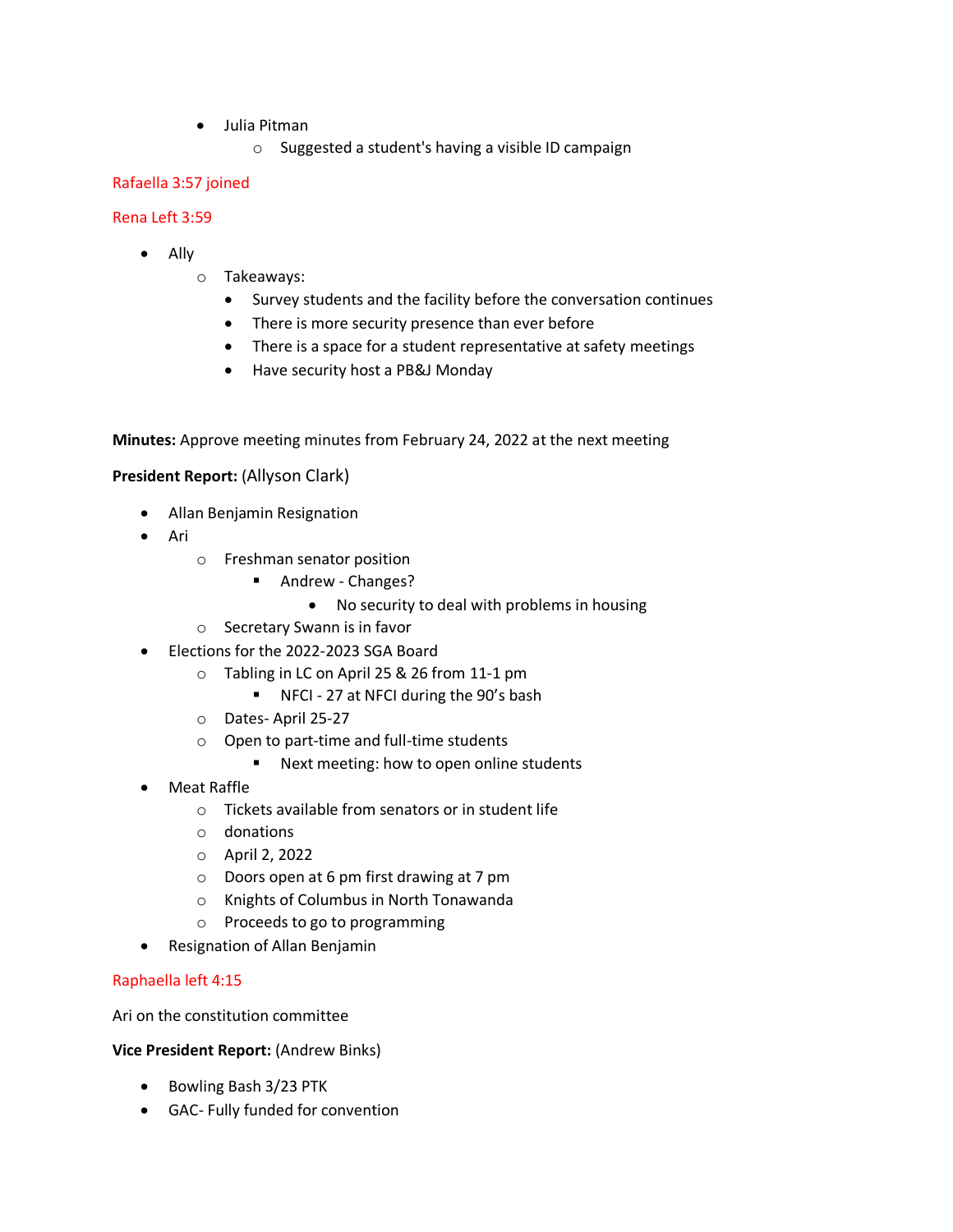- Pride- Drag Show planning in progress
- Club workshop for club presidents 3/22 2-3:30
- Teachers Education Club reactivation

# **Treasurer's Report:** (Serena Spangler)

• Budget requests are waiting for numbers to continue

### **Student Government Event Coordinator Report:** (Mia Montibello)

- Galaxy hot plate event- very successful
- Michaela Paige- Tripp café and "Be You" events- were both successful
- Service for Slice- successful

# **Student Trustee Report:** (Maurice Jackson)

- April 14, lunch with The Board of Trustees at 3:30pm
- Police Academy Graduation went well
- Next Board meeting will be March 22

# **Senator's Report:**

- Senator Fiorito- Shuttle schedule
	- Needing an additional Bus
	- Not used enough regarding cost
	- Heather & Julia to bring to the next meeting
- Senator Tipton- service project- cleaning shelter
	- o President Clark- Bringing Ross to the next meeting to discuss
- Vice President Binks- nonstudents using gaming lab
	- o Christian and Heather will produce a policy

#### **Coordinator's Report: (Heather Trumble)**

- Will not be on campus again until March 28
- Let me know if there is something you want to see from APCA

#### **Athletic Director's Report: (Amana Haseley)**

- Basketball Nationals is next week
- Baseball, Softball, and Golf will start soon
- Wrestling all American Frankie  $6<sup>th</sup>$  all American
	- $\circ$  4<sup>th</sup> div 3

#### **Student Services Report: (Julia Pitman)**

- Registration begins when we get back from break
- SGA Awards Banquet- May 4 at 5pm in Dining Commons
	- o Students are free
	- o May invite two people at \$10 each
	- o Nomination forms are available